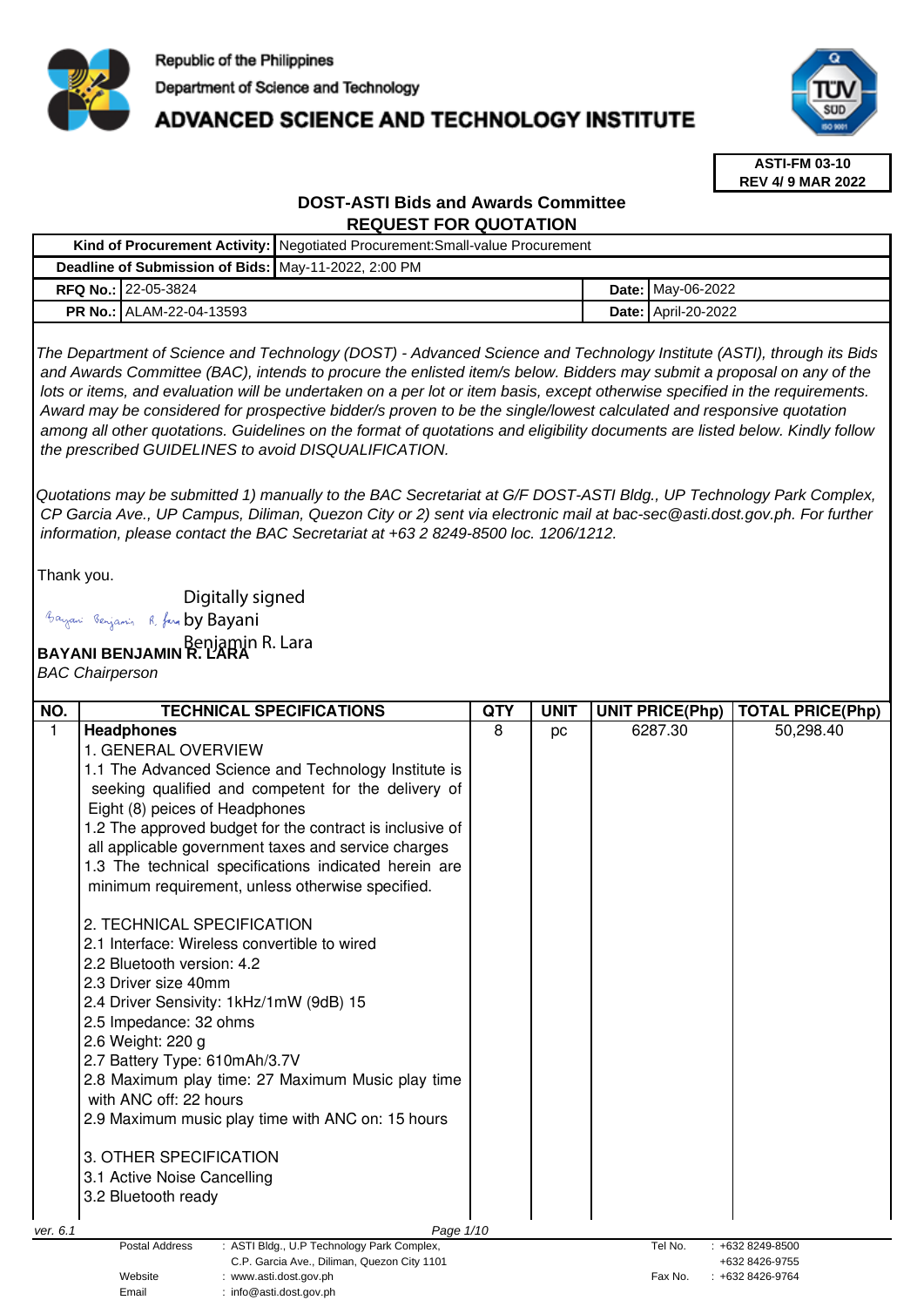|                            | 3.3 Remote Control on ear cups<br>3.4 Voice Assistant<br>3.5 Detachable Audio Cable<br>3.6 Hands Free Call<br>3.7 Multi-Point Connection<br>3.8 Over-ear<br>3.9 Speed Charge<br>3.10 Wireless or Wired Convertible<br>4. ACCESSORIES<br>4.1 Charging cable, detachable audio cable<br>5. WARRANTY AND AFTER SALES SUPPORT<br>5.1 Supplier warrants the items against defects in<br>manufacturing and shipping and delivery issues.<br>5.2 Defective and incorrect items shall be replaced<br>5.3 Warranty Period should be 1 year On-Site; warranty<br>on Parts and Labor with Premier Support<br>6. PAYMENT AND DELIVERY TERMS<br>6.1 The price of bid must be inclusive of government<br>taxes and additional fees.<br>6.2 Government terms, payment upon complete<br>delivery<br>6.3 Delivery of goods shall be made by the supplier<br>within thirty (30) calendar days upon issuance of<br>Notice to Proceed<br>6.4 The unit must be brand new and unused.<br>Charge to GIA-ALaM                                                                                                                                                                                                                                                              |    |    |        |          |
|----------------------------|----------------------------------------------------------------------------------------------------------------------------------------------------------------------------------------------------------------------------------------------------------------------------------------------------------------------------------------------------------------------------------------------------------------------------------------------------------------------------------------------------------------------------------------------------------------------------------------------------------------------------------------------------------------------------------------------------------------------------------------------------------------------------------------------------------------------------------------------------------------------------------------------------------------------------------------------------------------------------------------------------------------------------------------------------------------------------------------------------------------------------------------------------------------------------------------------------------------------------------------------------|----|----|--------|----------|
| $\overline{2}$<br>ver. 6.1 | Audio Y Splitter cable for headphone<br>Audio Y Splitter cable for headphone<br>1. GENERAL OVERVIEW<br>1.1 The Advanced Science and Technology Institute is<br>seeking qualified and competent for the delivery of<br>Sixteen (16) pieces of Audio Y Splitter cable for<br>headphone<br>1.2 The approved budget for the contract is inclusive of<br>all applicable government taxes and service charges<br>1.3 The technical specifications indicated herein are<br>minimum requirement, unless otherwise specified.<br>2. TECHNICAL SPECIFICATION<br>2.1 3.5mm splitter cable<br>2.2 Color Black<br>2.3 Cable length: approx. 1m/3.3ft<br>3. OTHER SPECIFICATION<br>3.1 3.5mm Audio Y Splitter Cable 1 Female to 2 Male<br>Converter Earphone Microphone Cord Adapter for<br>Headphone to Desktop Laptop PC<br>3.2 3.5mm female jack to two 3.5mm male plugs audio<br>splitter cable (One male plug for Microphone, the other<br>male plug for headset).<br>3.3 Connect 3.5mm smartphone headset with your<br>desktop computer to make voice call, play game, listen<br>to music, etc.<br>3.4 Easy to connect a 3.5mm headset to your laptop or<br>desktop PC, of which the microphone jack and the<br>headphone jack are separated.<br>Page 2/10 | 16 | pc | 250.00 | 4,000.00 |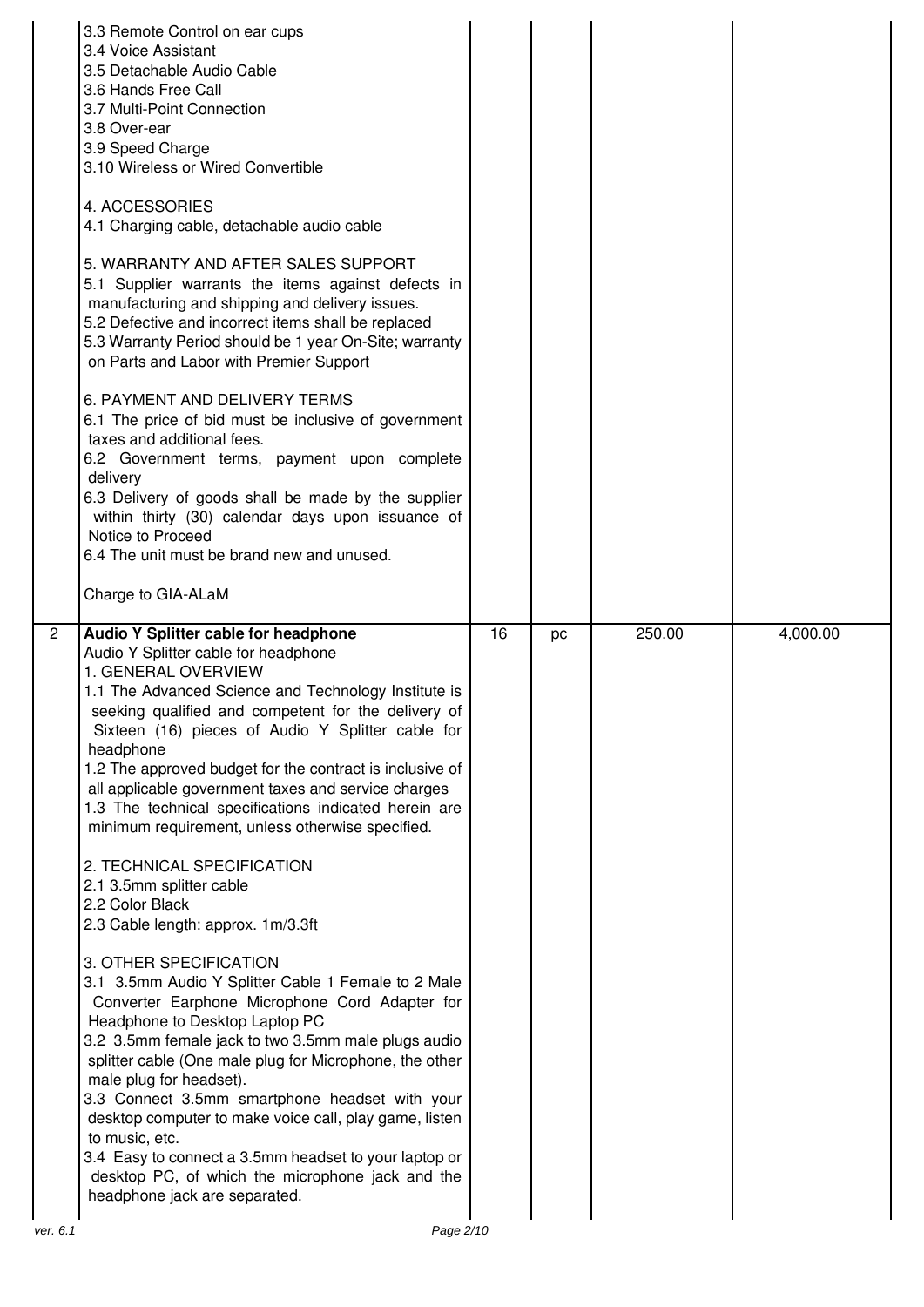|          | 3.5<br>High-quality<br>metal connector<br>high<br>with<br>performance, durable and reliable, ensures stable and<br>strong signal transmission.<br>3.6 Compact design for maximum portability, you can<br>store it in your computer bag, take it out and use when<br>needed.<br>4. WARRANTY AND AFTER SALES SUPPORT<br>4.1 Supplier warrants the items against defects in<br>manufacturing and shipping and delivery issues.<br>4.2 Defective and incorrect items shall be replaced<br>4.3 Warranty Period should be 1 year On-Site; warranty<br>on Parts and Labor with Premier Support<br>5. PAYMENT AND DELIVERY TERMS<br>5.1 The price of bid must be inclusive of government<br>taxes and additional fees.<br>5.2 Government terms, payment upon complete<br>delivery<br>5.3 Delivery of goods shall be made by the supplier<br>within thirty (30) calendar days upon issuance of<br>Notice to Proceed<br>5.4 The unit must be brand new and unused.<br>Charge to GIA-ALaM                                                                                                                                                                                                                                                                                                                                                                          |    |    |         |           |
|----------|---------------------------------------------------------------------------------------------------------------------------------------------------------------------------------------------------------------------------------------------------------------------------------------------------------------------------------------------------------------------------------------------------------------------------------------------------------------------------------------------------------------------------------------------------------------------------------------------------------------------------------------------------------------------------------------------------------------------------------------------------------------------------------------------------------------------------------------------------------------------------------------------------------------------------------------------------------------------------------------------------------------------------------------------------------------------------------------------------------------------------------------------------------------------------------------------------------------------------------------------------------------------------------------------------------------------------------------------------------|----|----|---------|-----------|
| 3        | Extension power cord with voltage surge protector<br>(5m)<br>Extension Power Cord with Voltage surge protector<br>(5m)<br>1. GENERAL OVERVIEW<br>1.1 The Advanced Science and Technology Institute is<br>seeking qualified and competent for the delivery of<br>Thirty-Nine (39) pieces of Extension Power Cord with<br>Voltage surge protector (5m)<br>1.2 The approved budget for the contract is inclusive of<br>all applicable government taxes and service charges<br>1.3 The technical specifications indicated herein are<br>minimum requirement, unless otherwise specified.<br>2. TECHNICAL SPECIFICATION<br>2.1 Max capacity: 2500W<br>2.2 1 Neon Switch w/ Circuit Breaker<br>2.3 6 Parallel Outlets w/ Grounding 90 degrees outlet<br>orientation<br>2.4 With line/noise filter<br>2.5 Royal Cord: 5 meters<br>2.6 Metal Casing: Power-coated<br>4. WARRANTY AND AFTER SALES SUPPORT<br>4.1 Supplier warrants the items against defects in<br>manufacturing and shipping and delivery issues.<br>4.2 Defective and incorrect items shall be replaced<br>4.3 Warranty Period should be 1 year On-Site; warranty<br>on Parts and Labor with Premier Support<br>5. PAYMENT AND DELIVERY TERMS<br>5.1 The price of bid must be inclusive of government<br>taxes and additional fees.<br>5.2 Government terms, payment upon complete<br>delivery | 39 | pc | 1567.13 | 61,118.07 |
| ver. 6.1 | Page 3/10                                                                                                                                                                                                                                                                                                                                                                                                                                                                                                                                                                                                                                                                                                                                                                                                                                                                                                                                                                                                                                                                                                                                                                                                                                                                                                                                               |    |    |         |           |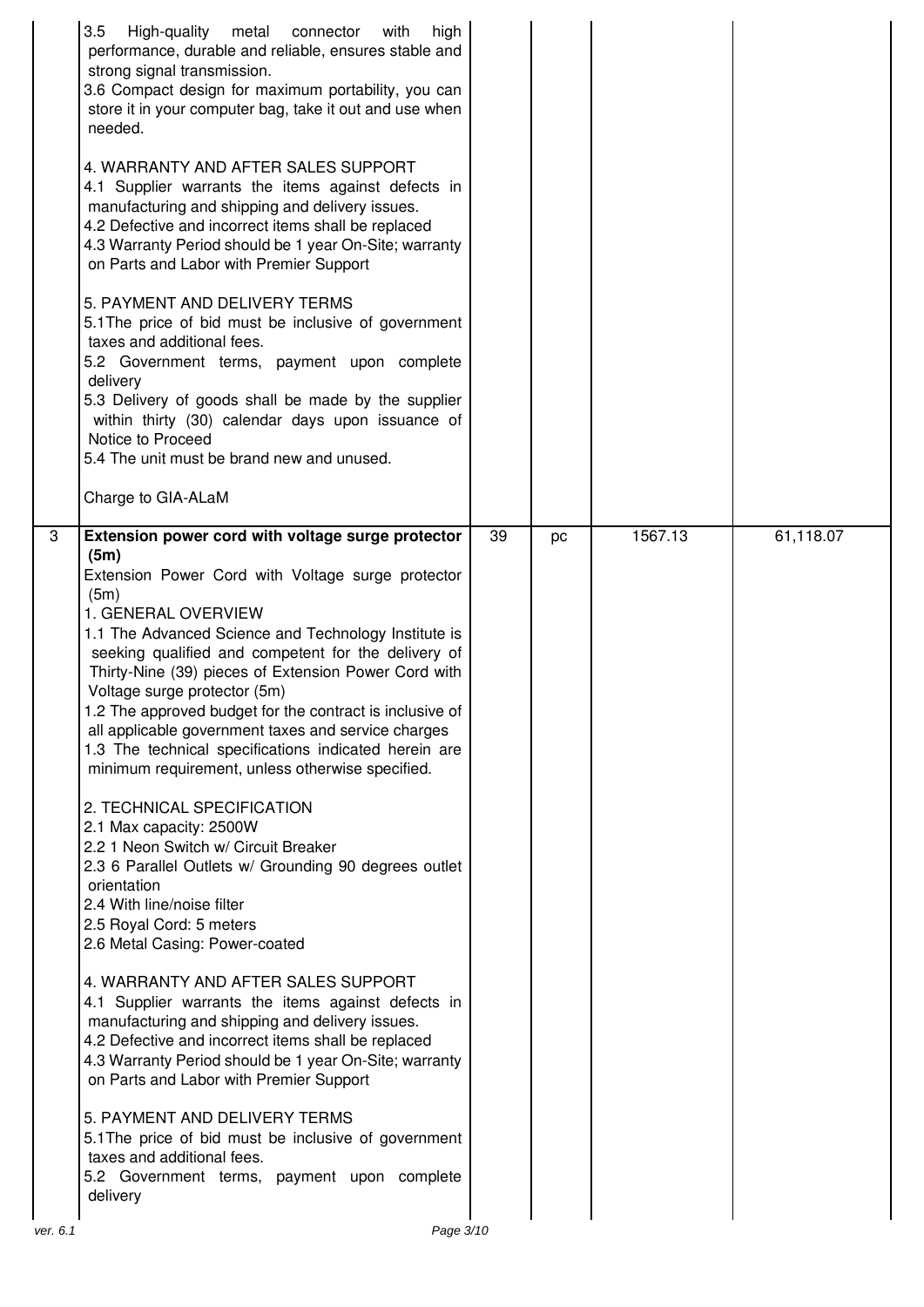|          | 5.3 Delivery of goods shall be made by the supplier<br>within thirty (30) calendar days upon issuance of<br>Notice to Proceed<br>5.4 The unit must be brand new and unused.<br>24pcs Charge to GIA-ALaM<br>10pcs Charge to GAA-iTanong<br>5pcs Charge to GIA-QCS                                                                                                                                                                                                                                                                                                                                                                                                                                                                                                                                                                                                                                                                                                                                                                                                                                                                                                                                                                                                                                                                                                                                                                                          |   |      |         |          |
|----------|-----------------------------------------------------------------------------------------------------------------------------------------------------------------------------------------------------------------------------------------------------------------------------------------------------------------------------------------------------------------------------------------------------------------------------------------------------------------------------------------------------------------------------------------------------------------------------------------------------------------------------------------------------------------------------------------------------------------------------------------------------------------------------------------------------------------------------------------------------------------------------------------------------------------------------------------------------------------------------------------------------------------------------------------------------------------------------------------------------------------------------------------------------------------------------------------------------------------------------------------------------------------------------------------------------------------------------------------------------------------------------------------------------------------------------------------------------------|---|------|---------|----------|
| 4        | <b>Extension Power Cord Reel (10m)</b><br>1. GENERAL OVERVIEW<br>1.1 The Advanced Science and Technology Institute is<br>seeking qualified and competent for the delivery of<br>Three (3) pieces of Extension Power Cord Reel (10m)<br>1.2 The approved budget for the contract is inclusive of<br>all applicable government taxes and service charges<br>1.3 The technical specifications indicated herein are<br>minimum requirement, unless otherwise specified.<br>2. TECHNICAL SPECIFICATION<br>2.1 Product Type: Cord Reel<br>2.2 Cable Length: 10 meter<br>2.3 Number of sockets min of 4<br>2.4 Votalge Rating: 240V<br>2.5 Material: PVC<br>2.6 Housing Type: Cassette Reel<br>2.7 Color: Any<br>2.8 Compact reels with hand grip and winding knob<br>2.9 Safety thermal cut out<br>4. WARRANTY AND AFTER-SALES SUPPORT<br>4.1 Supplier warrants the items against defects in<br>manufacturing and shipping and delivery issues.<br>4.2 Defective and incorrect items shall be replaced<br>4.3 Warranty Period should be 1 year from the delivery<br>date<br>5. PAYMENT AND DELIVERY TERMS<br>5.1 The price of bid must be inclusive of government<br>taxes and additional fees.<br>5.2 Government terms, payment upon complete<br>delivery<br>5.3 Delivery of goods shall be made by the supplier<br>within thirty (30) calendar days upon issuance of<br>Notice to Proceed<br>5.4 The unit must be brand new and unused.<br>Charge to GIA-ALaM | 3 | pc   | 2193.40 | 6,580.20 |
| 5        | <b>Wireless Handset Phone</b><br>1. GENERAL OVERVIEW<br>1.1 The Advanced Science and Technology Institute is<br>seeking qualified and competent for the delivery of<br>Two (2) units of Wireless Handset Phone<br>1.2 The approved budget for the contract is inclusive of<br>all applicable government taxes and service charges<br>1.3 The technical specifications indicated herein are<br>minimum requirement, unless otherwise specified.<br>2. TECHNICAL SPECIFICATION<br>2.1 Color: Black                                                                                                                                                                                                                                                                                                                                                                                                                                                                                                                                                                                                                                                                                                                                                                                                                                                                                                                                                          | 2 | unit | 4329.60 | 8,659.20 |
| ver. 6.1 | Page 4/10                                                                                                                                                                                                                                                                                                                                                                                                                                                                                                                                                                                                                                                                                                                                                                                                                                                                                                                                                                                                                                                                                                                                                                                                                                                                                                                                                                                                                                                 |   |      |         |          |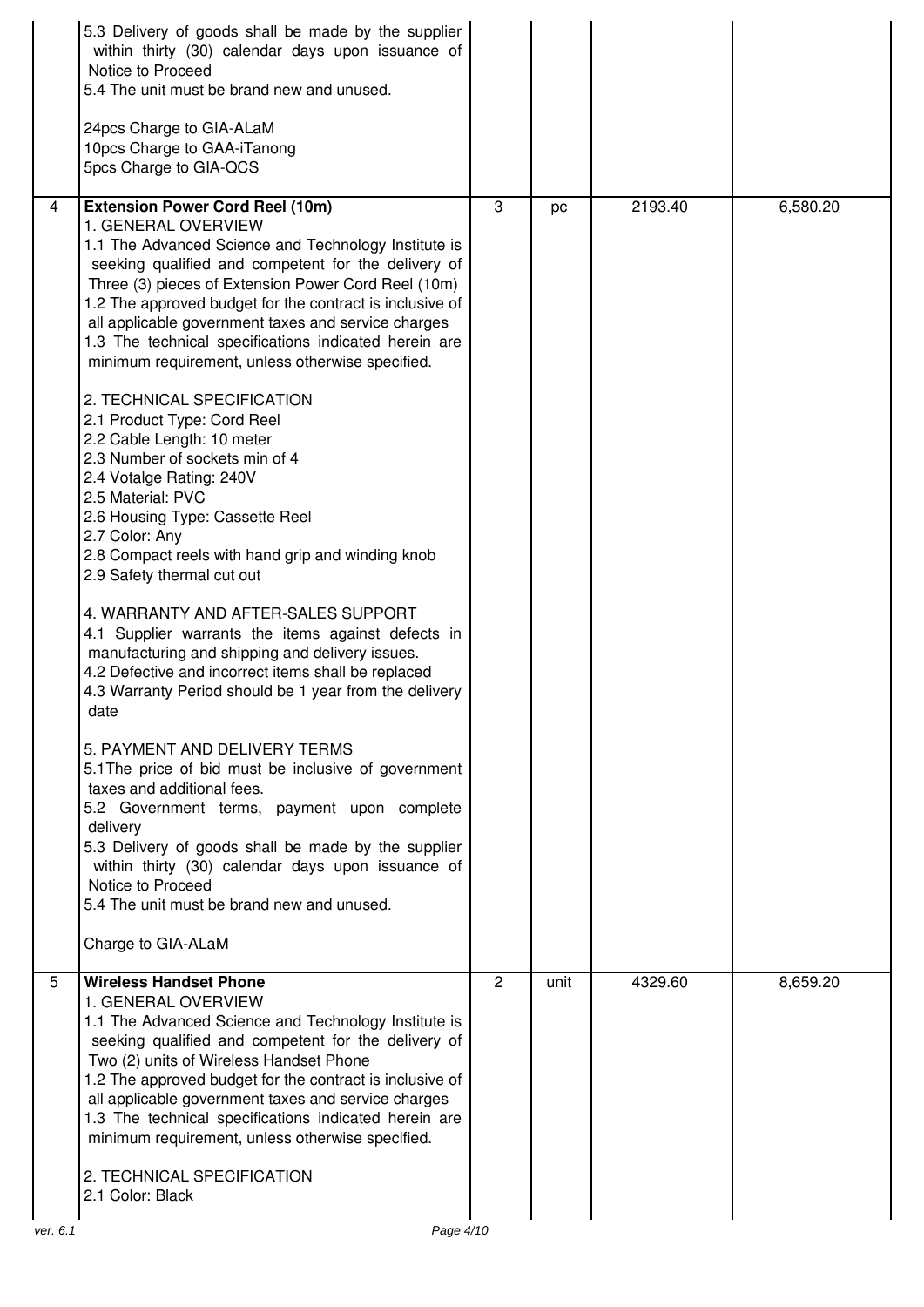|          | 2.2 Number of handset: 1<br>2.3 Caller ID Memory: 50 items<br>2.4 Phonebook Memory (Name/Number): 50 items<br>(16char/24digits)<br>2.5 LCD - Handset: 1.4 inch Dot<br>2.6 LCD - Handset: Monochrome<br>2.7 LCD - Handset: 16 digits x3 line<br>2.8 Speakerphone: Handset<br>2.9 Wall Moutable - Base Unit<br>2.10 Handset dimensions (WxDxH): 48 x 29 x 154 mm<br>2.11 With Caller Identification<br>3. ACCESSORIES<br>3.1 Power Cord<br>4. WARRANTY AND AFTER-SALES SUPPORT<br>4.1 Supplier warrants the items against defects in<br>manufacturing and shipping and delivery issues.<br>4.2 Defective and incorrect items shall be replaced<br>4.3 Warranty Period should be 1 year from the delivery<br>date<br>5. PAYMENT AND DELIVERY TERMS<br>5.1 The price of bid must be inclusive of government<br>taxes and additional fees.<br>5.2 Government terms, payment upon complete<br>delivery<br>5.3 Delivery of goods shall be made by the supplier<br>within thirty (30) calendar days upon issuance of<br>Notice to Proceed<br>5.4 The unit must be brand new and unused.<br>Charge to GIA-ALaM |    |      |          |            |
|----------|-------------------------------------------------------------------------------------------------------------------------------------------------------------------------------------------------------------------------------------------------------------------------------------------------------------------------------------------------------------------------------------------------------------------------------------------------------------------------------------------------------------------------------------------------------------------------------------------------------------------------------------------------------------------------------------------------------------------------------------------------------------------------------------------------------------------------------------------------------------------------------------------------------------------------------------------------------------------------------------------------------------------------------------------------------------------------------------------------------|----|------|----------|------------|
| 6        | <b>External Monitor</b><br>1. GENERAL OVERVIEW<br>1.1 The Advanced Science and Technology Institute is<br>seeking qualified and competent for the delivery of<br>Twenty-Four (24) units of External Monitor<br>1.2 The approved budget for the contract is inclusive of<br>all applicable government taxes and service charges<br>1.3 The technical specifications indicated herein are<br>minimum requirement, unless otherwise specified.<br>2. TECHNICAL SPECIFICATION<br>2.1 Screen Size: 24.5 inch or higher<br>2.2 Backlight Technology: LED backlight<br>2.3 Resolution (max.): 1920x1080 or higher<br>2.4 Refresh Rate (Hz): 144<br>2.5 Display Screen Coating: Anti-Glare<br>2.6 Color Temperature: Bluish , Normal , Reddish , User<br>Define<br>2.7 Voltage Rating: 100 - 240V<br>2.8 Power Supply: Built-in<br>2.9 Connectivity: HDMI (v2.0)<br>2.10 Low Blue Light: Yes<br>2.11 Included Cables: Power Cable 1.5<br>2.12 Signal Cable: HDMI 1.4<br>3. ACCESSORIES<br>3.1 Power Cable, HDMI cable                                                                                         | 24 | unit | 14999.00 | 359,976.00 |
| ver. 6.1 | Page 5/10                                                                                                                                                                                                                                                                                                                                                                                                                                                                                                                                                                                                                                                                                                                                                                                                                                                                                                                                                                                                                                                                                             |    |      |          |            |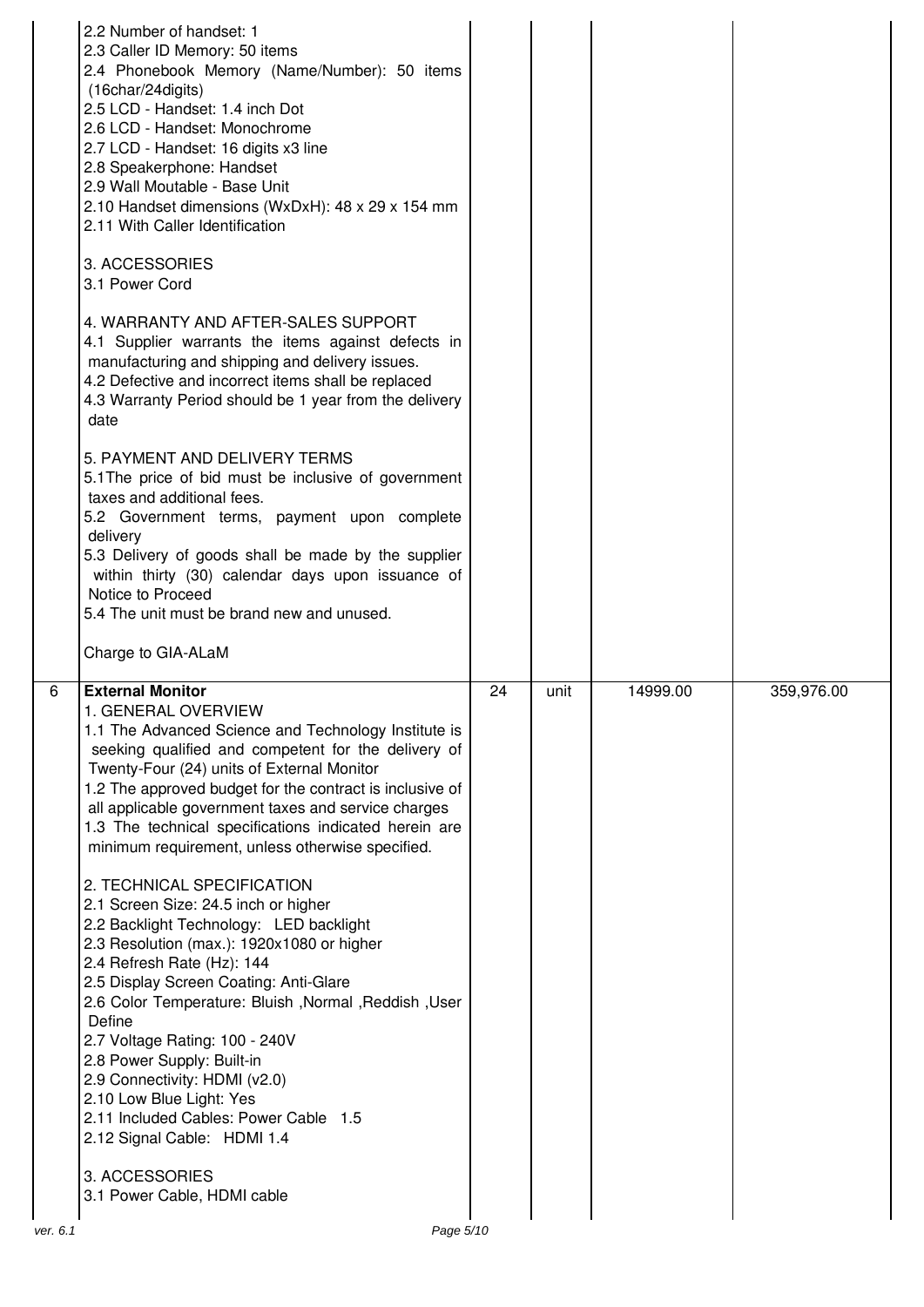| 4. WARRANTY AND AFTER-SALES SUPPORT<br>4.1 Supplier warrants the items against defects in<br>manufacturing and shipping and delivery issues.<br>4.2 Defective and incorrect items shall be replaced<br>4.3 Warranty Period should be 1 year from the delivery<br>date<br>5. PAYMENT AND DELIVERY TERMS<br>5.1 The price of bid must be inclusive of government<br>taxes and additional fees.<br>5.2 Government terms, payment upon complete<br>delivery<br>5.3 Delivery of goods shall be made by the supplier<br>within thirty (30) calendar days upon issuance of<br>Notice to Proceed<br>5.4 The unit must be brand new and unused.<br>Charge to GIA-ALaM<br>12<br>6827.30<br>81,927.60<br>$\overline{7}$<br><b>Wireless Noise-Cancelling Headphone with Mic</b><br>unit<br>1. GENERAL OVERVIEW<br>1.1 The Advanced Science and Technology Institute is<br>seeking qualified and competent for the delivery of<br>Twelve (12) units of Wireless Noise-Cancelling<br>Headphones with Mic<br>1.2 The approved budget for the contract is inclusive of<br>all applicable government taxes and service charges<br>1.3 The technical specifications indicated herein are<br>minimum requirement, unless otherwise specified.<br>2. TECHNICAL SPECIFICATION<br>2.1 Interface: Wireless convertible to wired<br>2.2 Bluetooth version: 4.2<br>2.3 Driver size 40mm<br>2.4 Driver Sensivity: 1kHz/1mW (9dB) 15<br>2.5 Impedance: 32 ohms<br>2.6 Weight: 220 g<br>2.7 Battery Type: 610mAh/3.7V<br>2.8 Maximum play time: 27 Maximum Music play time<br>with ANC off: 22 hours<br>2.9 Maximum music play time with ANC on: 15 hours<br>3. OTHER SPECIFICATION<br>3.1 Active Noise Cancelling<br>3.2 Bluetooth ready<br>3.3 Remote Control on ear cups<br>3.4 Voice Assistant<br>3.5 Detachable Audio Cable<br>3.6 Hands Free Call<br>3.7 Multi-Point Connection<br>3.8 Over-ear<br>3.9 Speed Charge<br>3.10 Wireless or Wired Convertible<br>4. ACCESSORIES<br>4.1 Charging cable, detachable audio cable<br>5. WARRANTY AND AFTER SALES SUPPORT<br>5.1 Supplier warrants the items against defects in<br>manufacturing and shipping and delivery issues. |  |  |  |
|-----------------------------------------------------------------------------------------------------------------------------------------------------------------------------------------------------------------------------------------------------------------------------------------------------------------------------------------------------------------------------------------------------------------------------------------------------------------------------------------------------------------------------------------------------------------------------------------------------------------------------------------------------------------------------------------------------------------------------------------------------------------------------------------------------------------------------------------------------------------------------------------------------------------------------------------------------------------------------------------------------------------------------------------------------------------------------------------------------------------------------------------------------------------------------------------------------------------------------------------------------------------------------------------------------------------------------------------------------------------------------------------------------------------------------------------------------------------------------------------------------------------------------------------------------------------------------------------------------------------------------------------------------------------------------------------------------------------------------------------------------------------------------------------------------------------------------------------------------------------------------------------------------------------------------------------------------------------------------------------------------------------------------------------------------------------------------------------------------------------------------------------------------|--|--|--|
|                                                                                                                                                                                                                                                                                                                                                                                                                                                                                                                                                                                                                                                                                                                                                                                                                                                                                                                                                                                                                                                                                                                                                                                                                                                                                                                                                                                                                                                                                                                                                                                                                                                                                                                                                                                                                                                                                                                                                                                                                                                                                                                                                     |  |  |  |
|                                                                                                                                                                                                                                                                                                                                                                                                                                                                                                                                                                                                                                                                                                                                                                                                                                                                                                                                                                                                                                                                                                                                                                                                                                                                                                                                                                                                                                                                                                                                                                                                                                                                                                                                                                                                                                                                                                                                                                                                                                                                                                                                                     |  |  |  |
|                                                                                                                                                                                                                                                                                                                                                                                                                                                                                                                                                                                                                                                                                                                                                                                                                                                                                                                                                                                                                                                                                                                                                                                                                                                                                                                                                                                                                                                                                                                                                                                                                                                                                                                                                                                                                                                                                                                                                                                                                                                                                                                                                     |  |  |  |
| Page 6/10<br>ver. 6.1                                                                                                                                                                                                                                                                                                                                                                                                                                                                                                                                                                                                                                                                                                                                                                                                                                                                                                                                                                                                                                                                                                                                                                                                                                                                                                                                                                                                                                                                                                                                                                                                                                                                                                                                                                                                                                                                                                                                                                                                                                                                                                                               |  |  |  |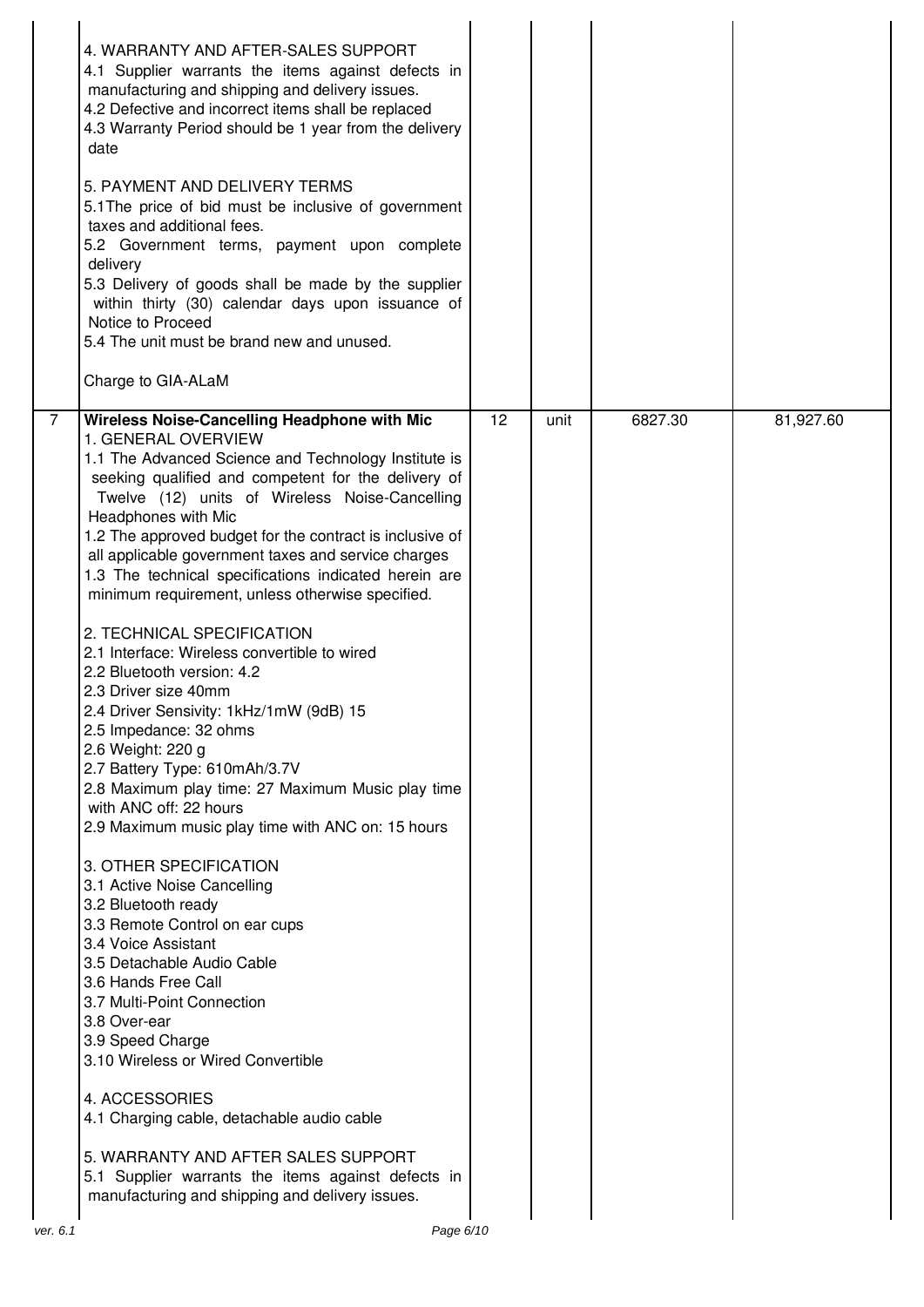|          | 5.2 Defective and incorrect items shall be replaced<br>5.3 Warranty Period should be 1 year On-Site; warranty<br>on Parts and Labor with Premier Support<br>6. PAYMENT AND DELIVERY TERMS<br>6.1 The price of bid must be inclusive of government<br>taxes and additional fees.<br>6.2 Government terms, payment upon complete<br>delivery<br>6.3 Delivery of goods shall be made by the supplier<br>within thirty (30) calendar days upon issuance of<br>Notice to Proceed<br>6.4 The unit must be brand new and unused.<br>Charge to GIA-QCS                                                                                                                                                                                                                                                                                                                                                                                                                                                                                                                                                                                                                                                                                                                                                                                                                                                                                                                                            |    |     |         |           |
|----------|-------------------------------------------------------------------------------------------------------------------------------------------------------------------------------------------------------------------------------------------------------------------------------------------------------------------------------------------------------------------------------------------------------------------------------------------------------------------------------------------------------------------------------------------------------------------------------------------------------------------------------------------------------------------------------------------------------------------------------------------------------------------------------------------------------------------------------------------------------------------------------------------------------------------------------------------------------------------------------------------------------------------------------------------------------------------------------------------------------------------------------------------------------------------------------------------------------------------------------------------------------------------------------------------------------------------------------------------------------------------------------------------------------------------------------------------------------------------------------------------|----|-----|---------|-----------|
| 8        | VGA input - HDMI output Adapter                                                                                                                                                                                                                                                                                                                                                                                                                                                                                                                                                                                                                                                                                                                                                                                                                                                                                                                                                                                                                                                                                                                                                                                                                                                                                                                                                                                                                                                           | 24 | pc  | 700.00  | 16,800.00 |
|          | VGA input - HDMI output Adapter<br>1. GENERAL OVERVIEW<br>1.1 The Advanced Science and Technology Institute is<br>seeking qualified and competent for the delivery of<br>Twenty-four (24) pieces of VGA input - HDMI output<br>Adapter<br>1.2 The approved budget for the contract is inclusive of<br>all applicable government taxes and service charges<br>1.3 The technical specifications indicated herein are<br>minimum requirement, unless otherwise specified.<br>2. TECHNICAL SPECIFICATION<br>2.1 Interface: Wireless convertible to wired 2.2<br>Bluetooth version: 4.2<br>2.3 Driver size 40mm<br>2.4 Driver Sensivity: 1kHz/1mW (9dB) 15<br>2.5 Impedance: 32 ohms<br>2.6 Weight: 220 g<br>2.7 Battery Type: 610mAh/3.7V<br>2.8 Maximum play time: 27 Maximum Music play time<br>with ANC off: 22 hours<br>2.9 Maximum music playtime with ANC on: 15 hours<br>3. WARRANTY AND AFTER-SALES SUPPORT<br>3.1 Supplier warrants the items against defects in<br>manufacturing and shipping and delivery issues.<br>3.2 Defective and incorrect items shall be replaced<br>3.3 Warranty Period should be 1 year.<br>4. PAYMENT AND DELIVERY TERMS<br>4.1 The price of bid must be inclusive of government<br>taxes and additional fees.<br>4.2 Government terms, payment upon complete<br>delivery<br>4.3 Delivery of goods shall be made by the supplier<br>within thirty (30) calendar days upon issuance of<br>Notice to Proceed<br>4.4 The unit must be brand new and unused. |    |     |         |           |
| 9        | <b>Wireless Keyboard Chiclet with Mouse</b><br>Wireless Keyboard Chiclet with Mouse<br>1. GENERAL OVERVIEW<br>1.1 The Advanced Science and Technology Institute is<br>seeking qualified and competent for the delivery of<br>Nineteen (19) sets of Wireless Keyboard Chiclet with<br>Mouse<br>1.2 The approved budget for the contract is inclusive of                                                                                                                                                                                                                                                                                                                                                                                                                                                                                                                                                                                                                                                                                                                                                                                                                                                                                                                                                                                                                                                                                                                                    | 19 | set | 2500.00 | 47,500.00 |
| ver. 6.1 | Page 7/10                                                                                                                                                                                                                                                                                                                                                                                                                                                                                                                                                                                                                                                                                                                                                                                                                                                                                                                                                                                                                                                                                                                                                                                                                                                                                                                                                                                                                                                                                 |    |     |         |           |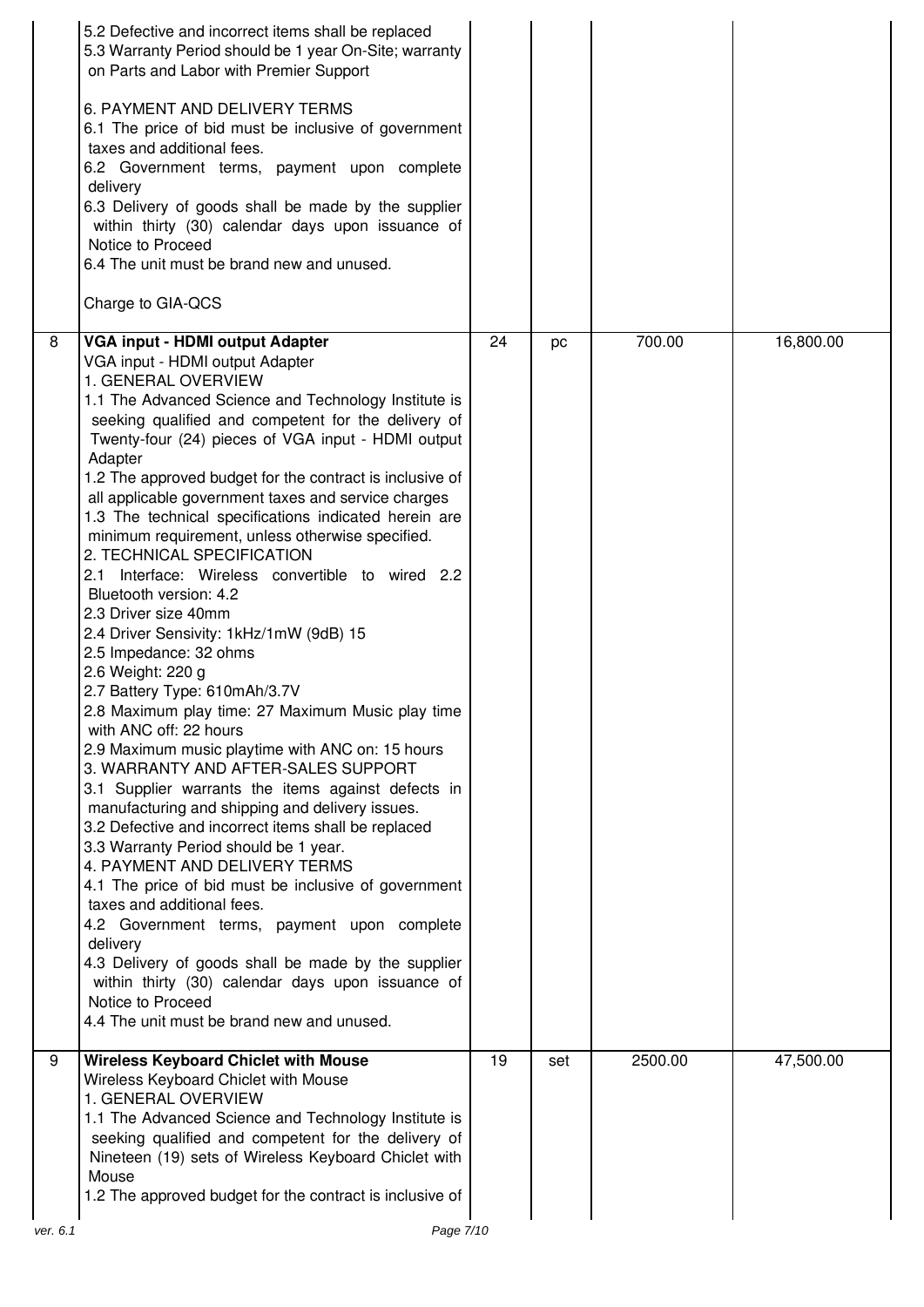| all applicable government taxes and service charges<br>1.3 The technical specifications indicated herein are<br>minimum requirement, unless otherwise specified.<br>2. TECHNICAL SPECIFICATION<br>2.1 Keyboard<br>2.1.1 SilentTouch Technology<br>2.1.2 Adjustable keyboard height<br>2.1.3 Spill-resistant design<br>2.1.4 2.4GHz wireless (10 meters)<br>2.1.5 Nano USB receiver<br>2.1.6 Capslock indicator light<br>2.1.7 On/Off power switch<br>2.1.8 2 AAA Batteries (Alkaline Battery)<br>2.2 Mouse<br>2.2.1 SilentTouch Technology<br>2.2.2 Contoured compact shape<br>2.2.3 Smooth, responsive cursor control<br>2.2.4 On/Off power button<br>2.2.5 1 AA batteries (Alkaline Battery)<br>3. WARRANTY AND AFTER SALES SUPPORT<br>3.1 Supplier warrants the items against defects in<br>manufacturing and shipping and delivery issues.<br>3.2 Defective and incorrect items shall be replaced<br>3.3 Warranty Period should be 1 year On-Site; warranty<br>on Parts and Labor with Premier Support<br>4. PAYMENT AND DELIVERY TERMS<br>4.1 The price of bid must be inclusive of government<br>taxes and additional fees.<br>4.2 Government terms, payment upon complete<br>delivery<br>4.3 Delivery of goods shall be made by the supplier<br>within thirty (30) calendar days upon issuance of<br>Notice to Proceed<br>4.4 The unit must be brand new and unused.<br>Seven (7) sets charge to GIA-ALaM<br>Twelve (12) sets charge to GIA-QCS |    |     |         |           |
|--------------------------------------------------------------------------------------------------------------------------------------------------------------------------------------------------------------------------------------------------------------------------------------------------------------------------------------------------------------------------------------------------------------------------------------------------------------------------------------------------------------------------------------------------------------------------------------------------------------------------------------------------------------------------------------------------------------------------------------------------------------------------------------------------------------------------------------------------------------------------------------------------------------------------------------------------------------------------------------------------------------------------------------------------------------------------------------------------------------------------------------------------------------------------------------------------------------------------------------------------------------------------------------------------------------------------------------------------------------------------------------------------------------------------------------------------------|----|-----|---------|-----------|
| Wireless Laptop Chiclet Keyboard w/mouse set                                                                                                                                                                                                                                                                                                                                                                                                                                                                                                                                                                                                                                                                                                                                                                                                                                                                                                                                                                                                                                                                                                                                                                                                                                                                                                                                                                                                           | 10 | set | 2500.00 | 25,000.00 |
| Wireless Laptop Chiclet Keyboard w/ mouse set<br>1. GENERAL OVERVIEW<br>1.1 The Advanced Science and Technology Institute is<br>seeking qualified and competent for the delivery of Ten<br>(10) sets of Wireless Laptop Chiclet Keyboard w/<br>mouse set<br>1.2 The approved budget for the contract is inclusive of<br>all applicable government taxes and service charges<br>1.3 The technical specifications indicated herein are<br>minimum requirement, unless otherwise specified.<br>2. TECHNICAL SPECIFICATION<br>2.1 Keyboard<br>2.1.1 SilentTouch Technology<br>2.1.2 Adjustable keyboard height<br>2.1.3 Spill-resistant design<br>2.1.4 2.4GHz wireless (10 meters)<br>2.1.5 Nano USB receiver<br>2.1.6 Capslock indicator light                                                                                                                                                                                                                                                                                                                                                                                                                                                                                                                                                                                                                                                                                                           |    |     |         |           |
|                                                                                                                                                                                                                                                                                                                                                                                                                                                                                                                                                                                                                                                                                                                                                                                                                                                                                                                                                                                                                                                                                                                                                                                                                                                                                                                                                                                                                                                        |    |     |         |           |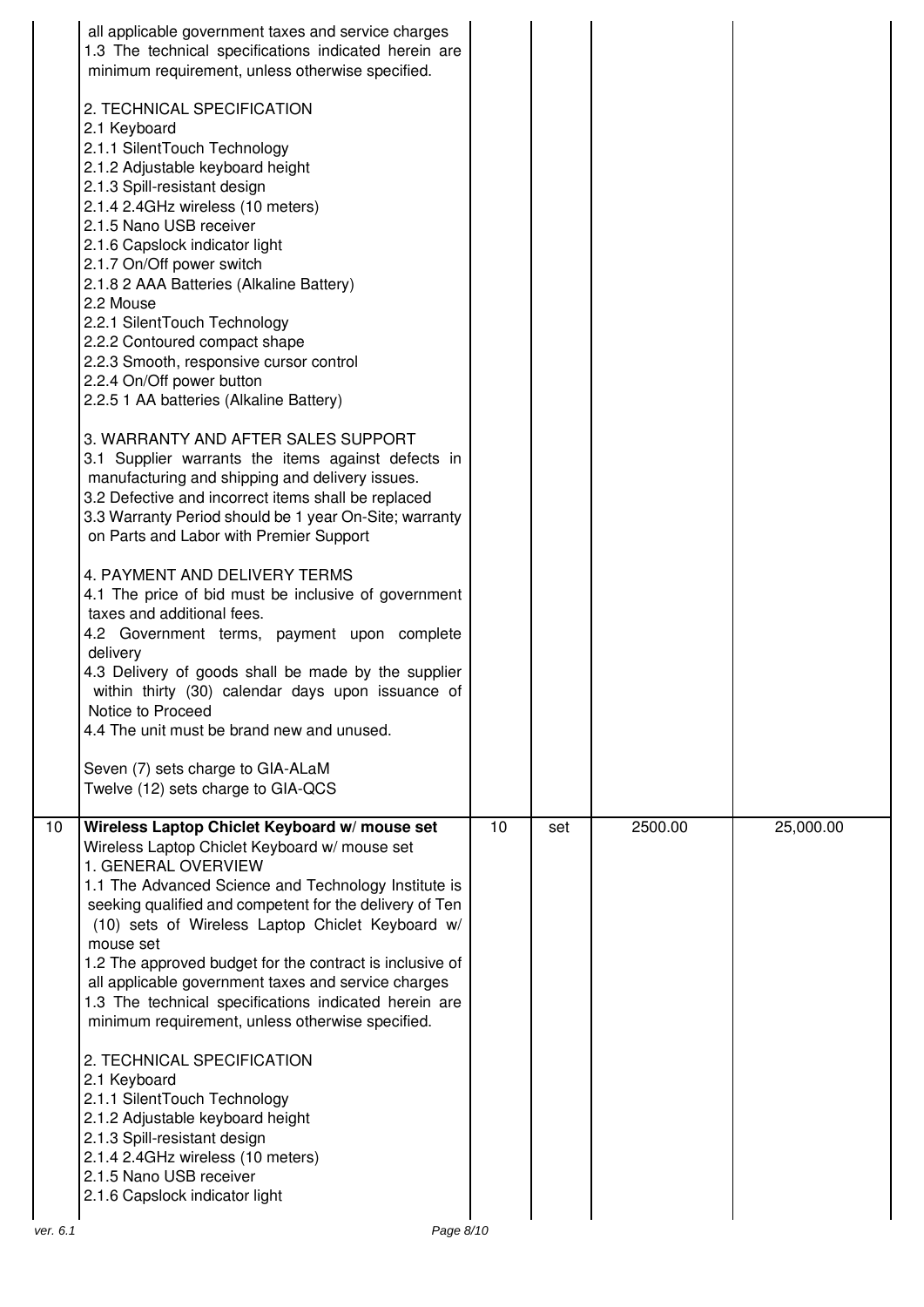| 4. PAYMENT AND DELIVERY TERMS<br>4.1 The price of bid must be inclusive of government<br>taxes and additional fees. |  |  |  |
|---------------------------------------------------------------------------------------------------------------------|--|--|--|
| 4.2 Government terms, payment upon complete                                                                         |  |  |  |
| delivery                                                                                                            |  |  |  |
| 4.3 Delivery of goods shall be made by the supplier                                                                 |  |  |  |
| within thirty<br>(30) calendar days upon issuance of Notice to Proceed                                              |  |  |  |
| 4.4 The unit must be brand new and unused.                                                                          |  |  |  |
| Charge to GAA-iTanong                                                                                               |  |  |  |
|                                                                                                                     |  |  |  |

# **GUIDELINES**

#### **A. Content and Format of Quotations**

- 1. The Quotation/s must include the RFQ Number or the PR Number indicated above
- 2. Bidders must specify the BRAND NAMES and MODEL NAMES/NUMBER for the following goods:
	- a. Computer and electronic equipment and its accessories or peripherals
	- b. Software applications, programs, and digital licenses
	- c. Commercial off-the-shelf electronic devices or components
- 3. The Quotation/s must indicate the registered business name of the company (or individual), business address and contact number. It must also include the full name and signature of the company's authorized representative.
- 4. BIR Certificate of Registration for new DOST-ASTI suppliers.

#### **B. Eligibiliy Requirements**

Pursuant to Annex "H" or Consolidated Guidelines for the Alternative Methods of Procurement of the 2016 Implementing Rules and Regulations (IRR) of Republic Act (RA) No. 9184, the following documents shall be submitted except for Repeat Order, Shopping under Section 52.1(a), and Negotiated Procurement under Sections 53.1 (Two-Failed Biddings), and 53.5 (Agency-to-Agency):

#### **For Procurement of Goods**

- 1. Upon submission of quotation
	- a. Valid PhilGEPS Registration Number / Organization ID
	- b. Valid Mayor's/Business Permit
- 2. Upon issuance of Notice of Award (NOA)
	- a. Omnibus Sworn Statement (shall be required only for procurement projects with ABC above P50,000.00)
	- b. Income/Business Tax Return (For ABCs above P500,000.00)